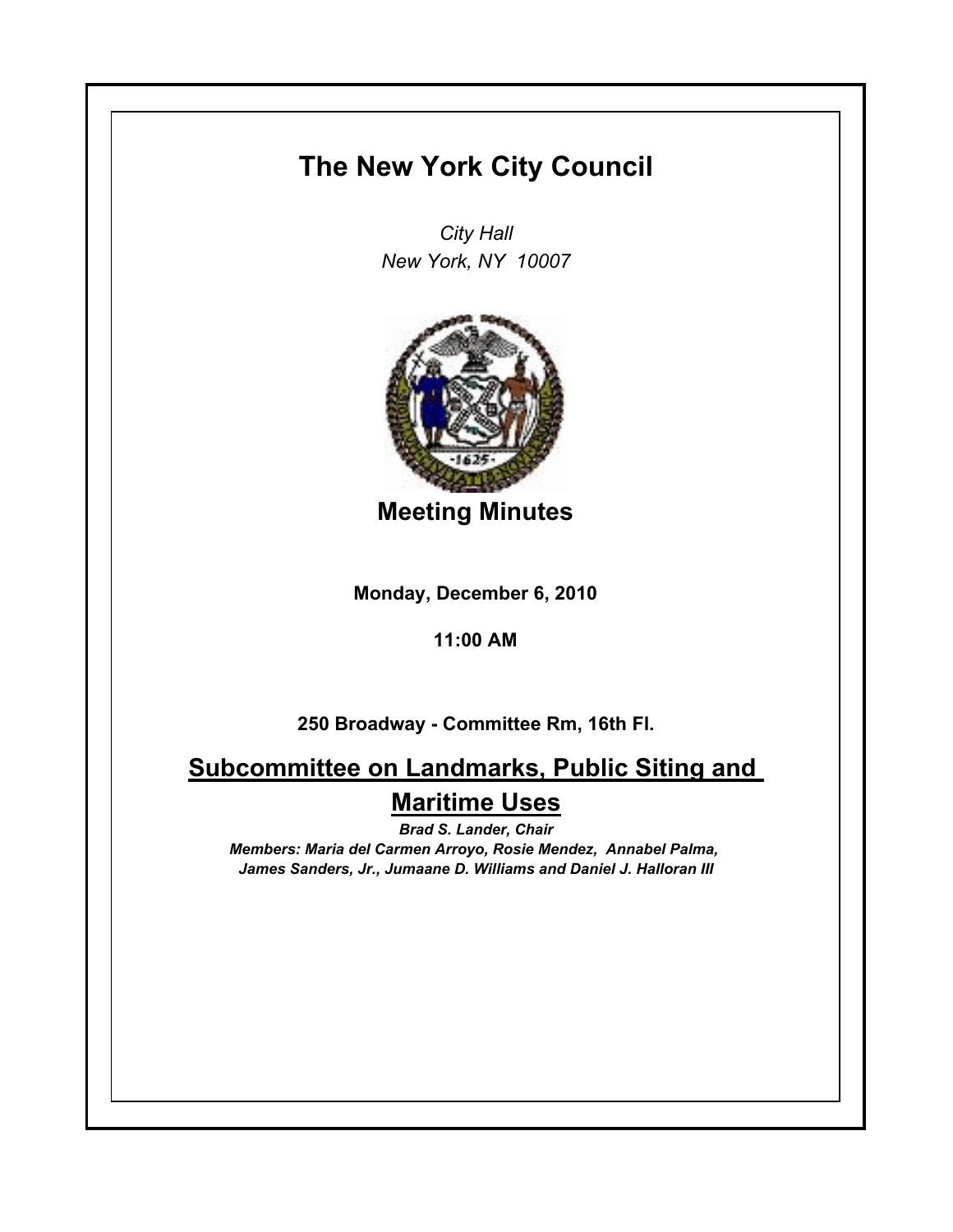| Roll Call                                               |                                                                                                                                                                                                                                                                                                                                                                                    |                                                                                                                                                                                                                                                                                                                                  |  |
|---------------------------------------------------------|------------------------------------------------------------------------------------------------------------------------------------------------------------------------------------------------------------------------------------------------------------------------------------------------------------------------------------------------------------------------------------|----------------------------------------------------------------------------------------------------------------------------------------------------------------------------------------------------------------------------------------------------------------------------------------------------------------------------------|--|
|                                                         |                                                                                                                                                                                                                                                                                                                                                                                    | Present: Lander, Mendez, Palma, Sanders Jr. and Williams                                                                                                                                                                                                                                                                         |  |
|                                                         | Absent: Arroyo and Halloran III                                                                                                                                                                                                                                                                                                                                                    |                                                                                                                                                                                                                                                                                                                                  |  |
|                                                         |                                                                                                                                                                                                                                                                                                                                                                                    | <b>Other Council Members Attending: Chin</b>                                                                                                                                                                                                                                                                                     |  |
| LU 0270-2010                                            |                                                                                                                                                                                                                                                                                                                                                                                    | Application no. 20115269 HKM (N 110092 HKM), pursuant to §3020<br>of the Charter of the City of New York, concerning the designation<br>(List No.433, LP-2353) by the Landmarks Preservation Commission<br>of the 97 Bowery Building, located at 97 Bowery (Block 304, Lot 2)<br>as a historic landmark, Council District no. 1. |  |
|                                                         | <b>Attachments:</b>                                                                                                                                                                                                                                                                                                                                                                | Land Use Calendar - Week of December 6 - December 10, 2010, Deferral of<br>the Meetings, Hearing Transcript - Landmarks 12/6/10, Hearing Testimony -<br>Landmarks 12/6/10, Land Use Calendar - December 8, 2010, Committee<br>Report, Resolution                                                                                 |  |
| This Land Use Application was Hearing Held by Committee |                                                                                                                                                                                                                                                                                                                                                                                    |                                                                                                                                                                                                                                                                                                                                  |  |
|                                                         | Attachments:                                                                                                                                                                                                                                                                                                                                                                       | Land Use Calendar - Week of December 6 - December 10, 2010, Deferral of<br>the Meetings, Hearing Transcript - Landmarks 12/6/10, Hearing Testimony -<br>Landmarks 12/6/10, Land Use Calendar - December 8, 2010, Committee<br>Report, Resolution                                                                                 |  |
|                                                         | approved by Roll Call.                                                                                                                                                                                                                                                                                                                                                             | A motion was made that this Land Use Application be Approved by Subcommittee                                                                                                                                                                                                                                                     |  |
|                                                         | Affirmative: 5 -                                                                                                                                                                                                                                                                                                                                                                   |                                                                                                                                                                                                                                                                                                                                  |  |
|                                                         |                                                                                                                                                                                                                                                                                                                                                                                    | Lander, Mendez, Palma, Sanders Jr. and Williams                                                                                                                                                                                                                                                                                  |  |
|                                                         | Absent: $2 -$                                                                                                                                                                                                                                                                                                                                                                      | Arroyo and Halloran III                                                                                                                                                                                                                                                                                                          |  |
| LU 0271-2010                                            | Application no. 20115270 HKM (N 110094 HKM), pursuant to §3020<br>of the Charter of the City of New York, concerning the designation<br>(List No.433, LP-2398) by the Landmarks Preservation Commission<br>of the Eleventh Street Methodist Episcopal Chapel, located at<br>545-547 East 11th Street (Block 405, Lot 39) as a historic landmark,<br><b>Council District no. 2.</b> |                                                                                                                                                                                                                                                                                                                                  |  |
|                                                         | <b>Attachments:</b>                                                                                                                                                                                                                                                                                                                                                                | Land Use Calendar - Week of December 6 - December 10, 2010, Deferral of<br>the Meetings, Hearing Testimony - Landmarks 12/6/10, Hearing Transcript -<br>Landmarks 12/6/10, Land Use Calendar - December 8, 2010, Committee<br>Report, Resolution                                                                                 |  |
|                                                         |                                                                                                                                                                                                                                                                                                                                                                                    | This Land Use Application was Hearing Held by Committee                                                                                                                                                                                                                                                                          |  |
|                                                         | <b>Attachments:</b>                                                                                                                                                                                                                                                                                                                                                                | Land Use Calendar - Week of December 6 - December 10, 2010, Deferral of<br>the Meetings, Hearing Testimony - Landmarks 12/6/10, Hearing Transcript -<br>Landmarks 12/6/10, Land Use Calendar - December 8, 2010, Committee<br>Report, Resolution                                                                                 |  |
|                                                         | A motion was made that this Land Use Application be Approved by Subcommittee<br>approved by Roll Call.                                                                                                                                                                                                                                                                             |                                                                                                                                                                                                                                                                                                                                  |  |